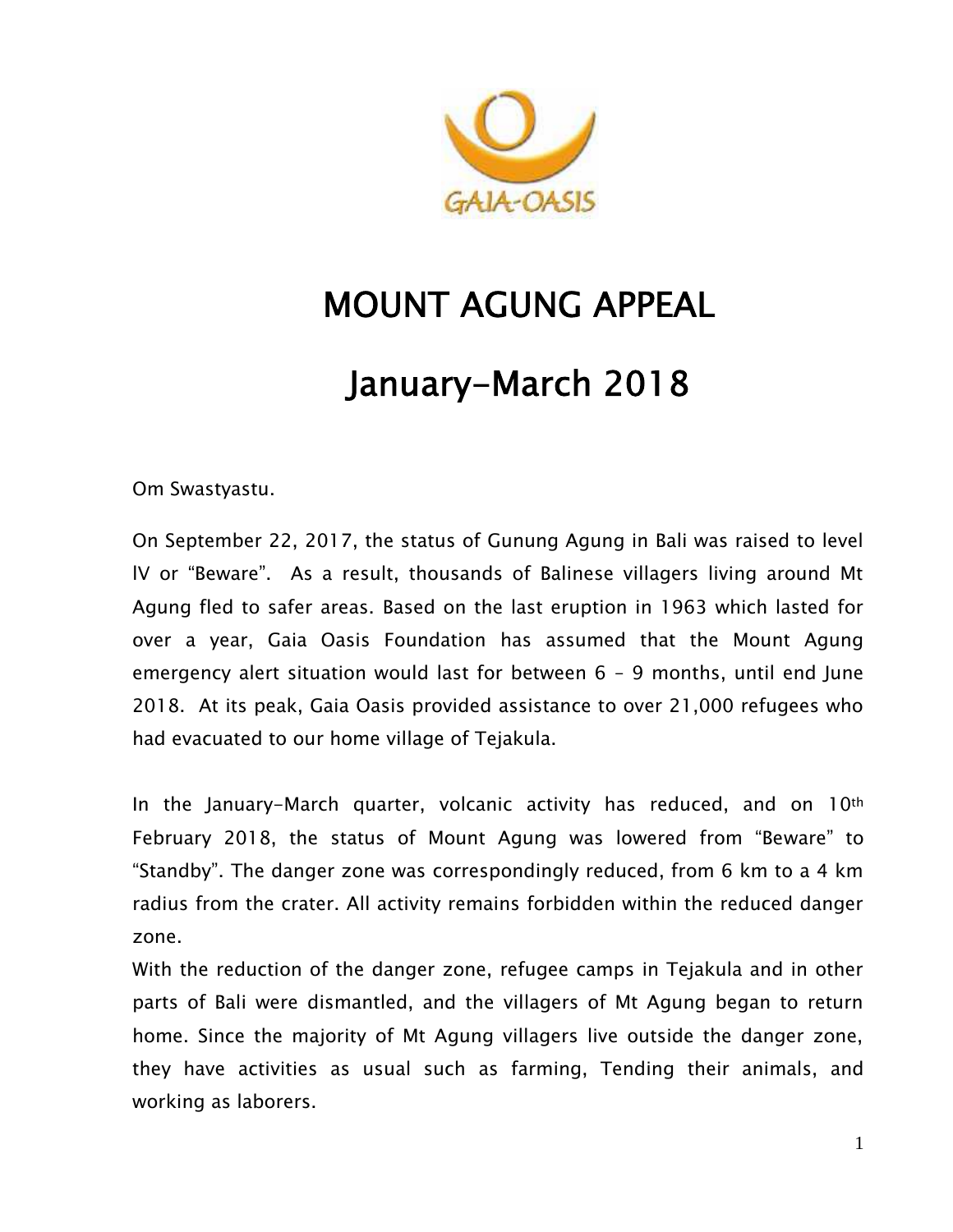As a result, Gaia-Oasis Foundation chose to move our focus from Tejakula, to the several hundred households living within 4 km zone from the crater who remain displaced, in the hamlets of Untalan, Galih, Tegeh and Rendang. These villagers were hugely disadvantaged as, being closest to the crater, they sold their cows extremely cheaply when the volcano started erupting in a bid to escape quickly. Since their return, they have had crop failures as their areas were exposed to harmful volcanic ash fall, and until today several are still not able to return home.

Longer term, Gaia-Oasis Foundation hopes to assist these last refugees to return to a more normal situation in cooperation with the Government. We have started giving peanut seeds to these villagers to be planted in a communal plot of land, as a short-term cash crop. Going forward, we will review with all stakeholders to see how we can best assist, keeping in mind we have budgeted for project closure by end June 2018.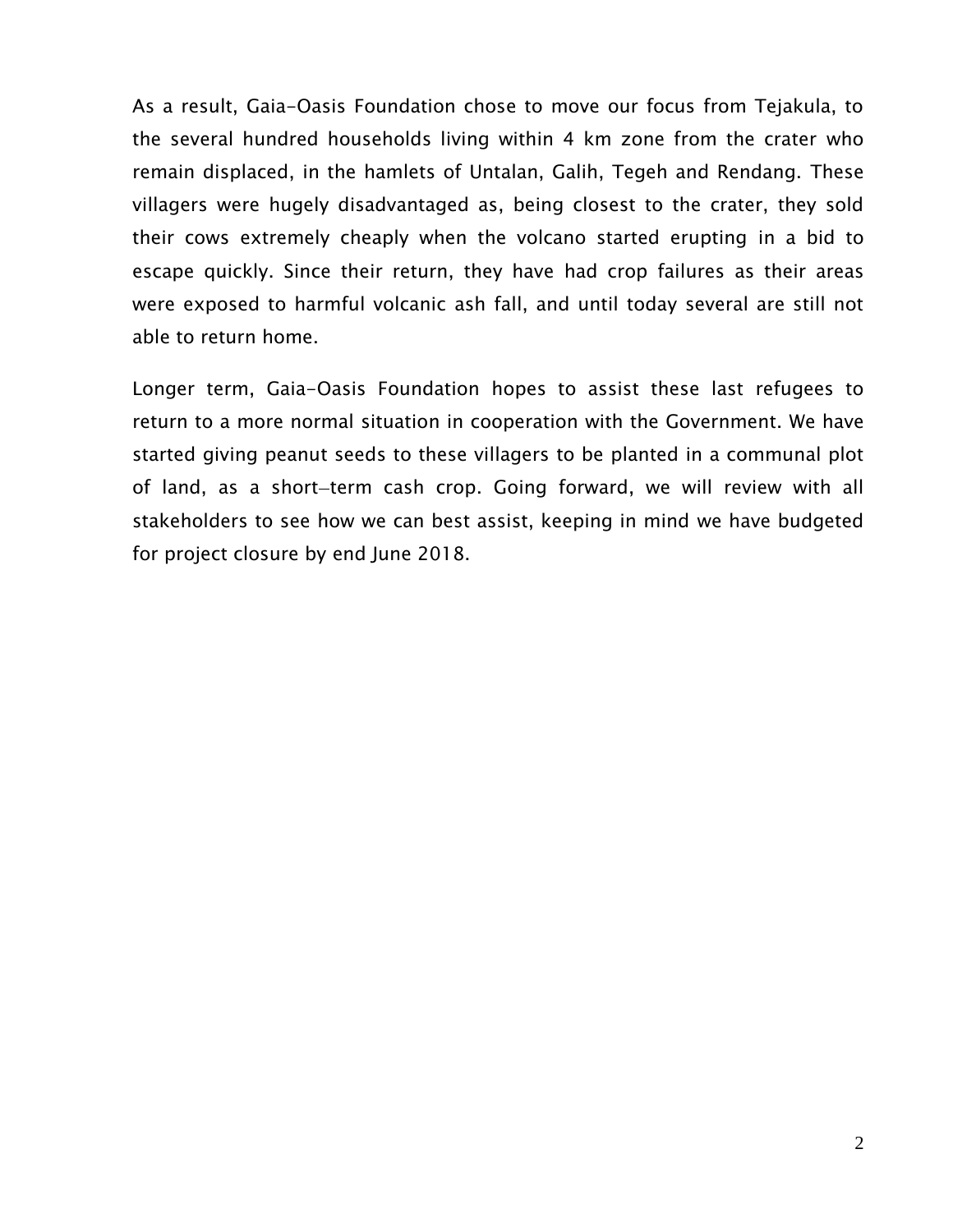# **MOUNT AGUNG PROGRAM OVERVIEW**

For this quarter, our foundation continued to support some of the basic needs of the Mt Agung refugees:

### WATER & FOOD

- 1. Clean Water.
- 2. Healthy food (protein & vegetables).
- 3. Gas And Transport

### HEALTH

1. Emergency Toilets

From January to March, Gaia-Oasis did not provide funds for education, because student already continued to study at school near by the camps, beside that based on information from UPP that currently school needs for displaced students are not needed.

### **SECOND QUARTER FINANCIAL REPORT**

Our foundation had raised \$ 23,347.67 USD to help the refugees in the first quarter, and we spent approximately \$ 10,494.49 in that period.

In the second quarter the Foundation received donations of \$ 722.36 plus there were remaining funds from the first quarter of \$ 12,612. Total funds available were \$ 13,334.36. From this amount, funds disbursed in the second quarter were approximately \$ 4,180.

The remaining funds have been allocated for the rest of the project. The accounts of the second quarter as follows.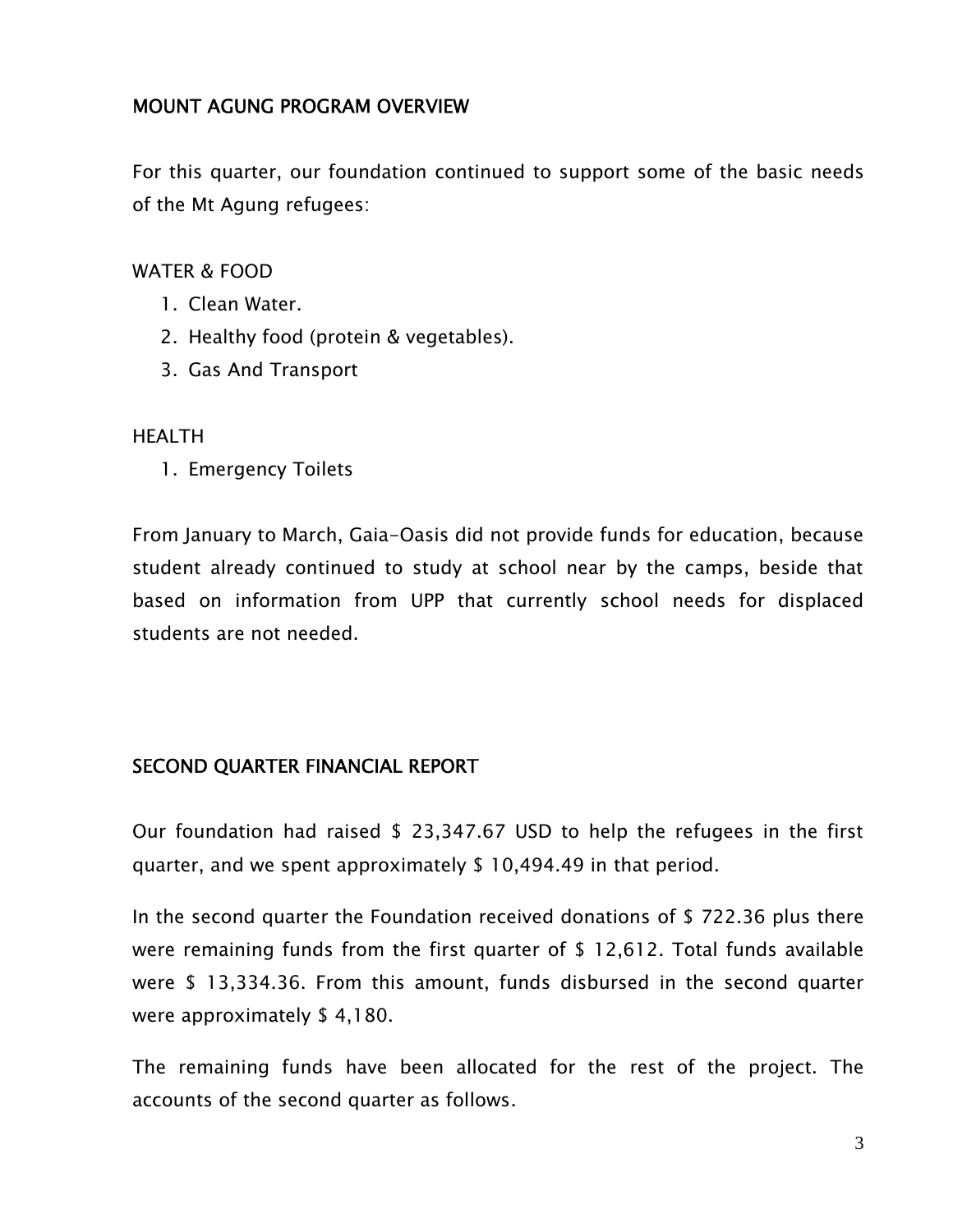#### **GAIA-OASIS FOUNDATION FINANCIAL REPORT TO SUPPORT REFUGEES MOUNT AGUNG**

| <b>ACTIVITY</b>                 | <b>DONATIONS</b><br>RECEIVED (USD) | <b>PROJECT</b><br><b>BUDGET</b> | <b>QUARTER 1</b><br><b>EXPENSES</b> | QUARTER 2<br><b>EXPENSES</b> | <b>QUARTER 3</b><br><b>BUDGET</b> | <b>REMAINDER</b><br>TO BE<br><b>DISBURSED</b> |
|---------------------------------|------------------------------------|---------------------------------|-------------------------------------|------------------------------|-----------------------------------|-----------------------------------------------|
| Donation from September -       |                                    |                                 |                                     |                              |                                   |                                               |
| Desember 17                     | \$23,348                           |                                 |                                     |                              |                                   |                                               |
| Donation from January -         | \$722                              |                                 |                                     |                              |                                   |                                               |
| March 18                        |                                    |                                 |                                     |                              |                                   |                                               |
| Donation of food supplies       |                                    |                                 |                                     |                              |                                   |                                               |
| and water                       |                                    | \$19,144                        | \$6,264                             | \$3,879                      | \$4,500                           | \$4,500                                       |
| Food supplies                   |                                    |                                 | \$2,945                             | \$3,798                      |                                   |                                               |
| Water                           |                                    |                                 | \$2,518                             | \$0                          |                                   |                                               |
| Gas                             |                                    |                                 | \$553                               | \$81                         |                                   |                                               |
| <b>Transportation Logistics</b> |                                    |                                 | \$248                               | \$0                          |                                   |                                               |
|                                 |                                    |                                 |                                     |                              |                                   |                                               |
| Donation for health & safety    |                                    | \$3,491                         | \$3,190                             | \$301                        | \$0                               | \$0                                           |
| Emergency toilet                |                                    |                                 | \$1,116                             | \$301                        |                                   |                                               |
| Safety (mask, safety glass,     |                                    |                                 | \$1,522                             | $$0$$                        |                                   |                                               |
| emergency lamp)                 |                                    |                                 |                                     |                              |                                   |                                               |
| Baby & child health             |                                    |                                 | \$244                               | $$0$$                        |                                   |                                               |
| the<br>Maintaining              |                                    |                                 | \$309                               | $$0$$                        |                                   |                                               |
| environment<br>(waste,          |                                    |                                 |                                     |                              |                                   |                                               |
| ecological utensil)             |                                    |                                 |                                     |                              |                                   |                                               |
|                                 |                                    |                                 |                                     |                              |                                   |                                               |
| Donation for education &        |                                    | \$1,281                         | \$1,281                             | \$0                          | \$0                               | \$0                                           |
| information:                    |                                    |                                 |                                     |                              |                                   |                                               |
| 430 Stationery Package          |                                    |                                 | \$1,065                             | $\overline{\xi}$             |                                   |                                               |
| 1 unit of television and        |                                    |                                 | \$216                               | $$0$$                        |                                   |                                               |
| devices                         |                                    |                                 |                                     |                              |                                   |                                               |
|                                 |                                    |                                 |                                     |                              |                                   |                                               |
|                                 | \$24,070                           | \$23,916                        | \$10,736                            | \$4,180                      | \$4,500                           | \$4,500                                       |
|                                 |                                    |                                 |                                     |                              |                                   |                                               |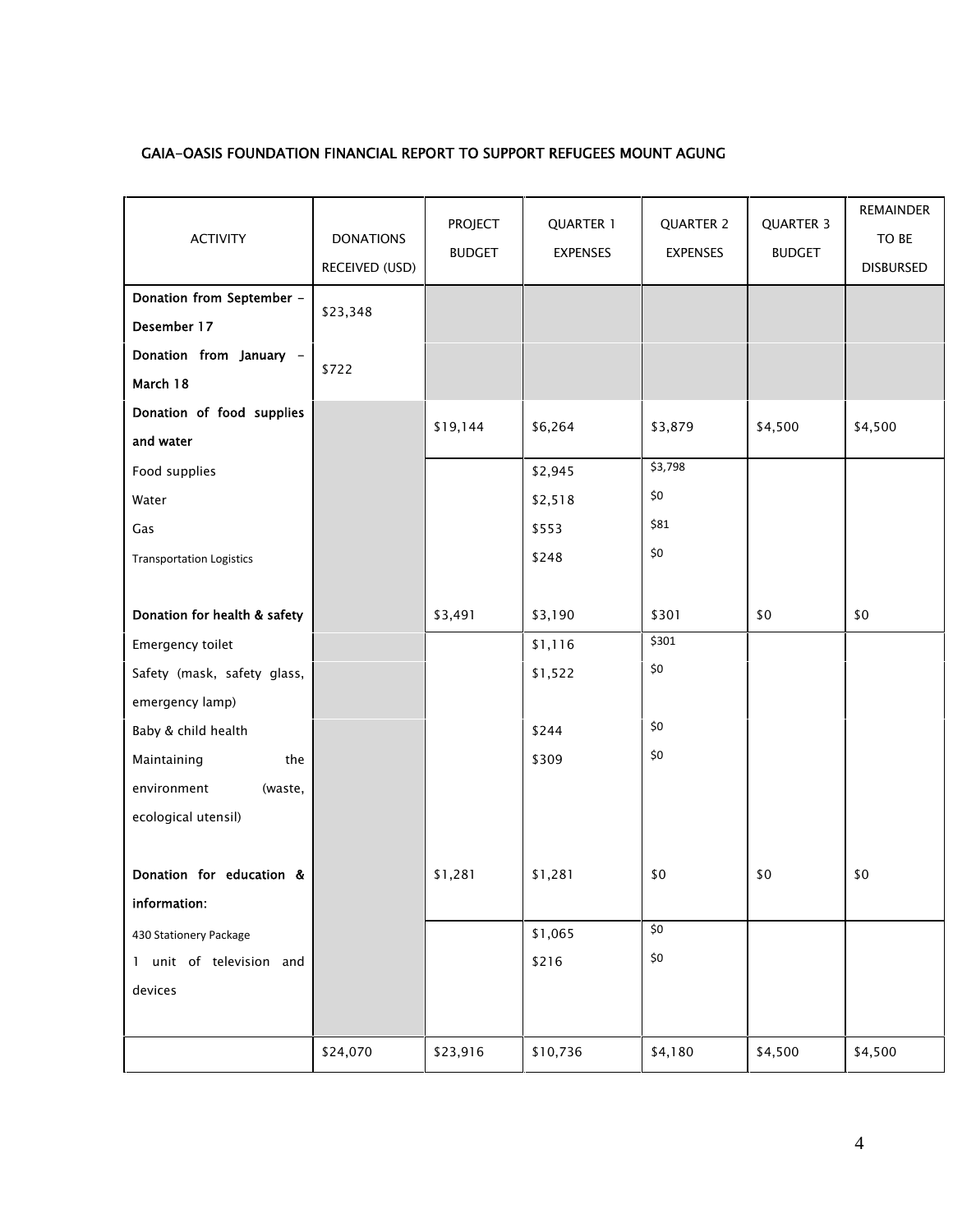Notes:

- 1. Originally we aimed for a 9 months program, but, this may be extended because the status of Mount Agung is still not normal yet even though the activity of Mount Agung has reduced.
- 2. Donations in the 2nd Quarter is less than the 1st Quarter, because the program targets were met within the first 3 months, therefore we did not continue fundraising in the 2nd Quarter.

The 3rd Quarter, we are planning to allocate funds to generate alternatives income for the villagers. so they can rebuild their lives more quickly.

# **SECOND QUARTER REPORT 2018**

We have carried out our activities since January 2018 to March 2018 to support refugees from Karangasem such as;

1. Water Filter For Drinking Water

Gaia-Oasis Foundation continued to provide a drinking water filtration system for the refugees in Tejakula, until they decamped in February. Every week the system was maintained Gaia-Oasis staff working with village staff.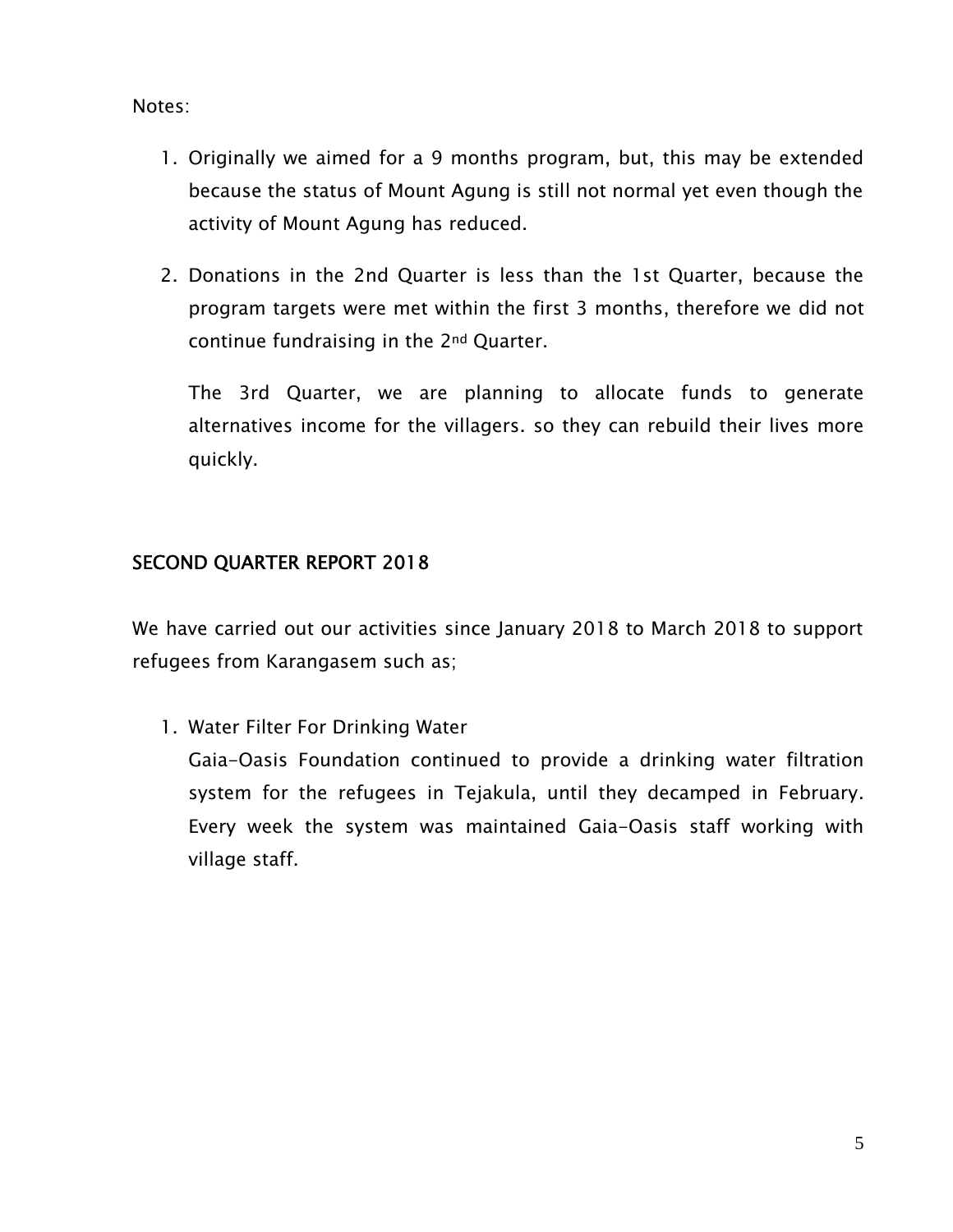

## **Weekly Backwash**

2. Foodstuff, Gas and Transport

Gaia-Oasis foundation provided foodstuffs, gas and transport for refugees in Tejakula in January & February. The foundation provided foodstuffs such as vegetables, potatoes, chilies, onion, and garlic. Before the foundation gives foodstuff to the refugees, first the foundation did survey to know what kinds of vegetables are needed. Because of Food Store has been full of vegetable, many of foodstuff placed in outside that make the food quickly rot. Based on that, foundation donated 1 AC and hoping there is special place for keep the foodstuff still fresh. However, there is a problem with the electricity that make 1 Ac does not work maximum. On the other side, Gaia-Oasis Foundation has funded gas expenses for refugees in camps since September 2017 to 10 February 2018. We have spent Rp 1,096,000 on gas.

We spent a total of Rp. 51,275,500 for foodstuffs. Of this amount, Rp 1,305,000 or 2.55% of the total was for transport costs and driver's meals.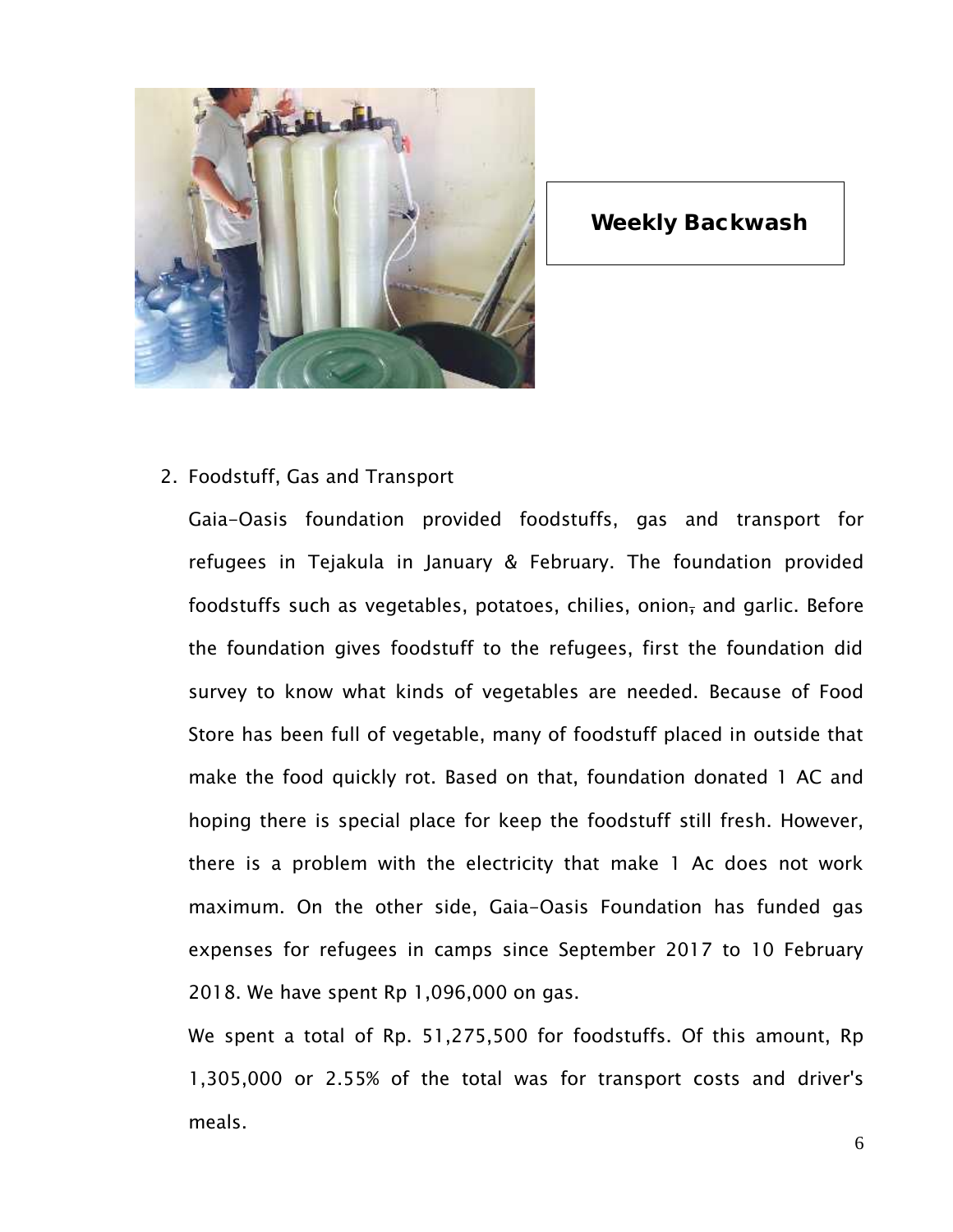

**Donation of Food supplies at logistic post**

Shortly after 10 February 2018, when Mt Agung's activity level was lowered, most refugees returned to their homes. However, we received information from the Red Cross that people who lived in the 2 to 4 km zone from the crater were still in refugees camps because all activity remained forbidden within the 4km danger zone. In other cases, villagers who were still traumatized by the eruption of Mount Agung had chosen not to return and yet others could not return as access roads to their homes had been damaged by volcanic activity.

On 19 March 2018, Gaia-Oasis Foundation with the Indonesian Red Cross visited three refugee camps.

1. The first camp was in Galih hamlet, located in Jungutan Village. Here, 74 people comprising 22 families are still displaced. They take refuge in the village hall at night. In the morning they do their daily activities such as, farming, going to school and so on. Gaia-Oasis foundation supports the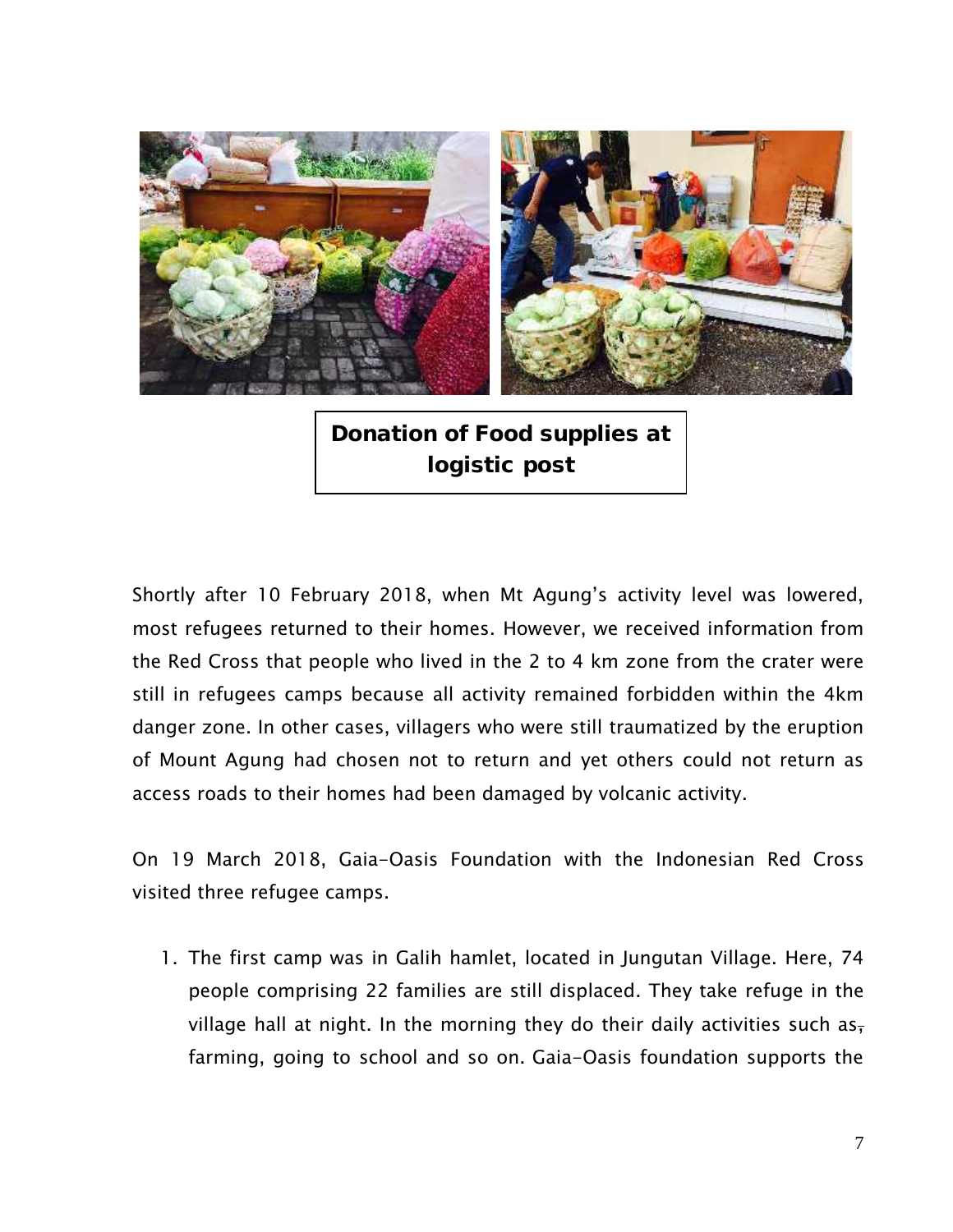people in with foodstuff such as rice, oil, beans, anchovies, organic palm sugar, onion, and garlic.



**Giving Food Aid to Galih Hamlet**

2. The second location was Untalan hamlet,There are 112 people (31 families) who are still displaced here. On March 25, 2018 Gaia-Oasis Foundation provided peanut seeds and foodstuffs such as rice, cooking oil, anchovies, peanut consumption, onion, garlic, and also organic palm sugar from Abasan's garden.



**Handing Over Foodstuffs In Banjar Untalan & peanut seeds after 1 month**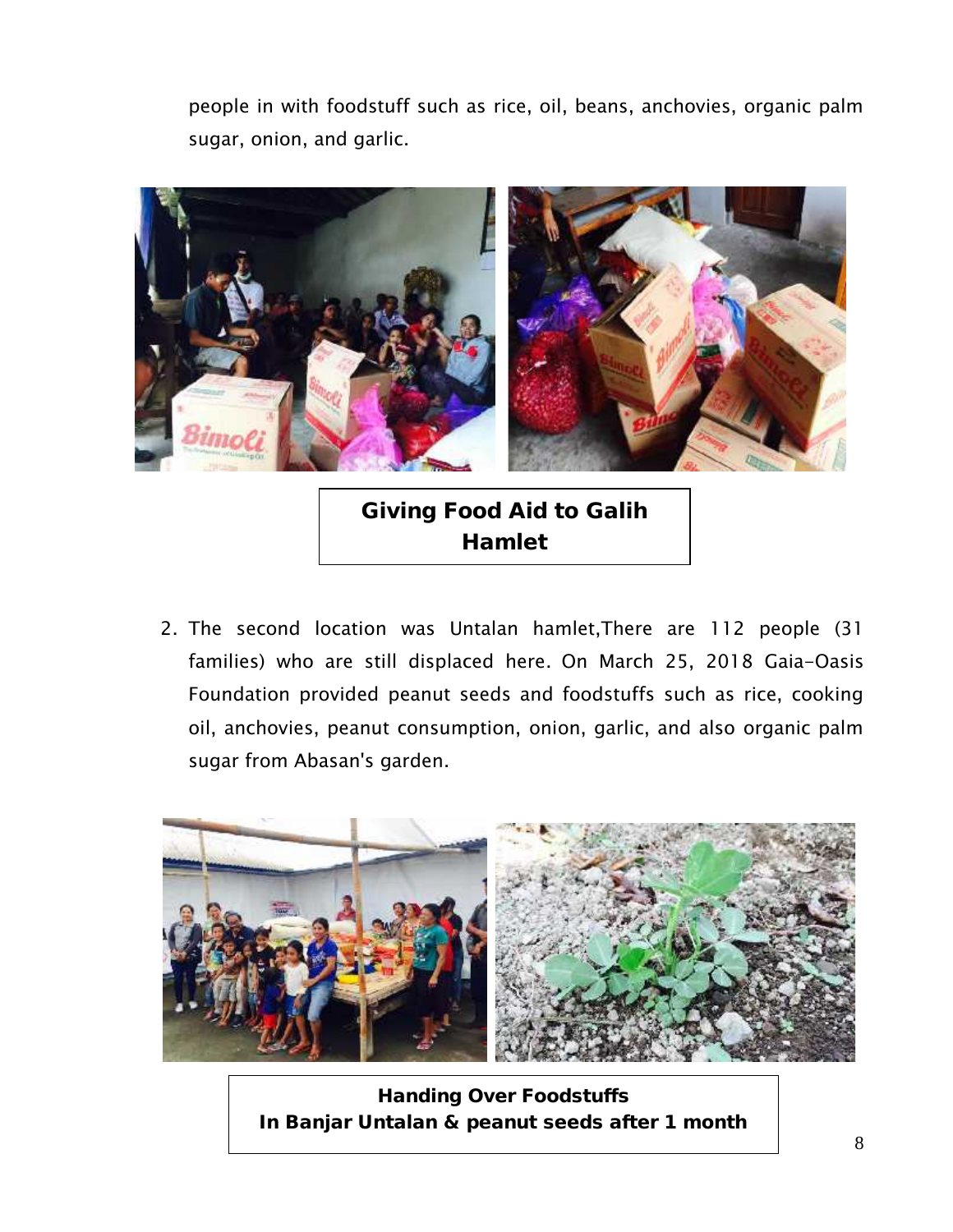3. The third location was in Rendang Village. We did a Survey and noted that there were 556 people (160 families). Gaia-Oasis Foundation donated palm sugar to the refugees in Rendang, for making traditional cakes.



**Survey to Rendang Village - Karangasem**

In this quarter, the Gaia-Oasis Foundation donated and helped build 3 emergency toilets in 3 separate locations, for the use of 87 refugees. The three locations were:

1. The first location was in frontier of Les and Tejakula Village (Suka Duka Dharma Nir Artha Tejakula). The foundation helped build 1 emergency toilet for 30 refugees.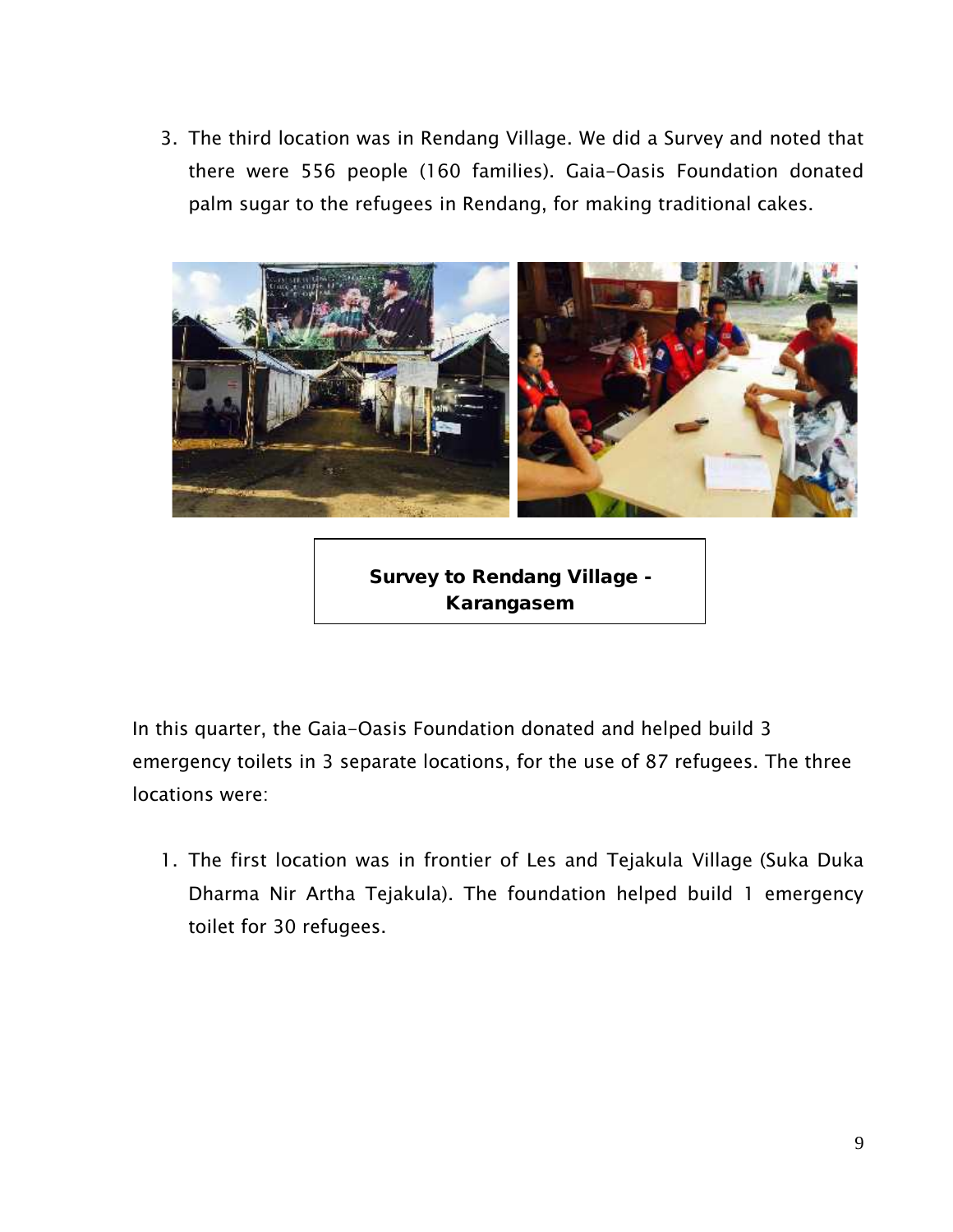

**Emergency Toilet at Suka Duka Dharma Nir Artha Tejakula Village**

2. The second Location was in Les village hall , Gaia-Oasis Foundation helped build 1 emergency toilet for 23 refugees.



**Emergency Toilet at Les Village Hall**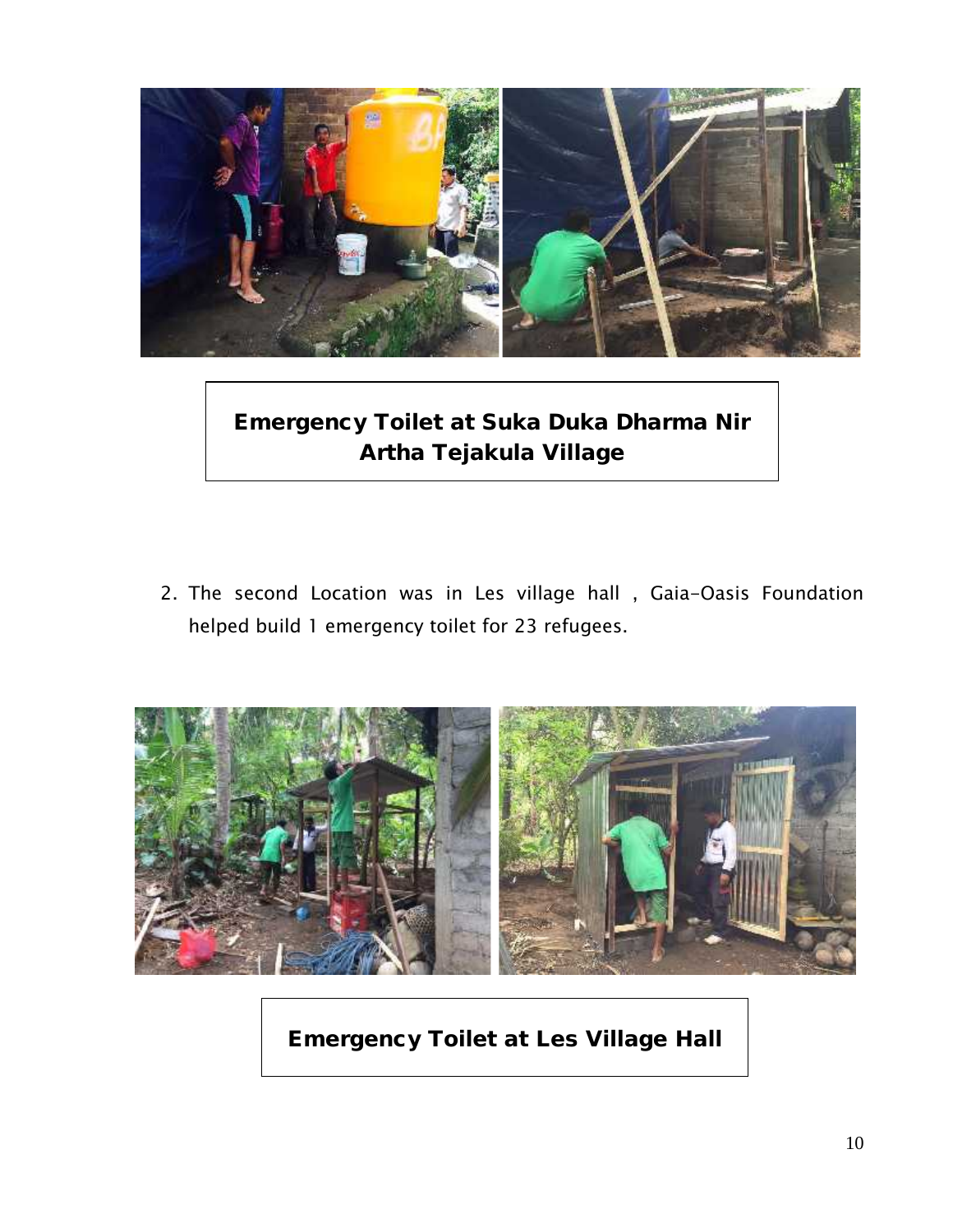3. The third Location is in Penyumbahan hamlet in Les Village. Gaia-Oasis Foundation made 1 emergency toilet for 34 refugees. In total, we spent IDR 4.061.300 for three toilets for refugees in this quarter.

After 10 February, when the bulk of the refugees returned to their homes, our Foundation ensured that the toilets built were not wasted, but were instead put to use by the local community. Toilets built in Bukti were redeploying for kindergarten school. Similarly, toilets built in Les Village were redeploying for local community.



**Emergency Toilet at Penyumbahan Hamlet in Les Village**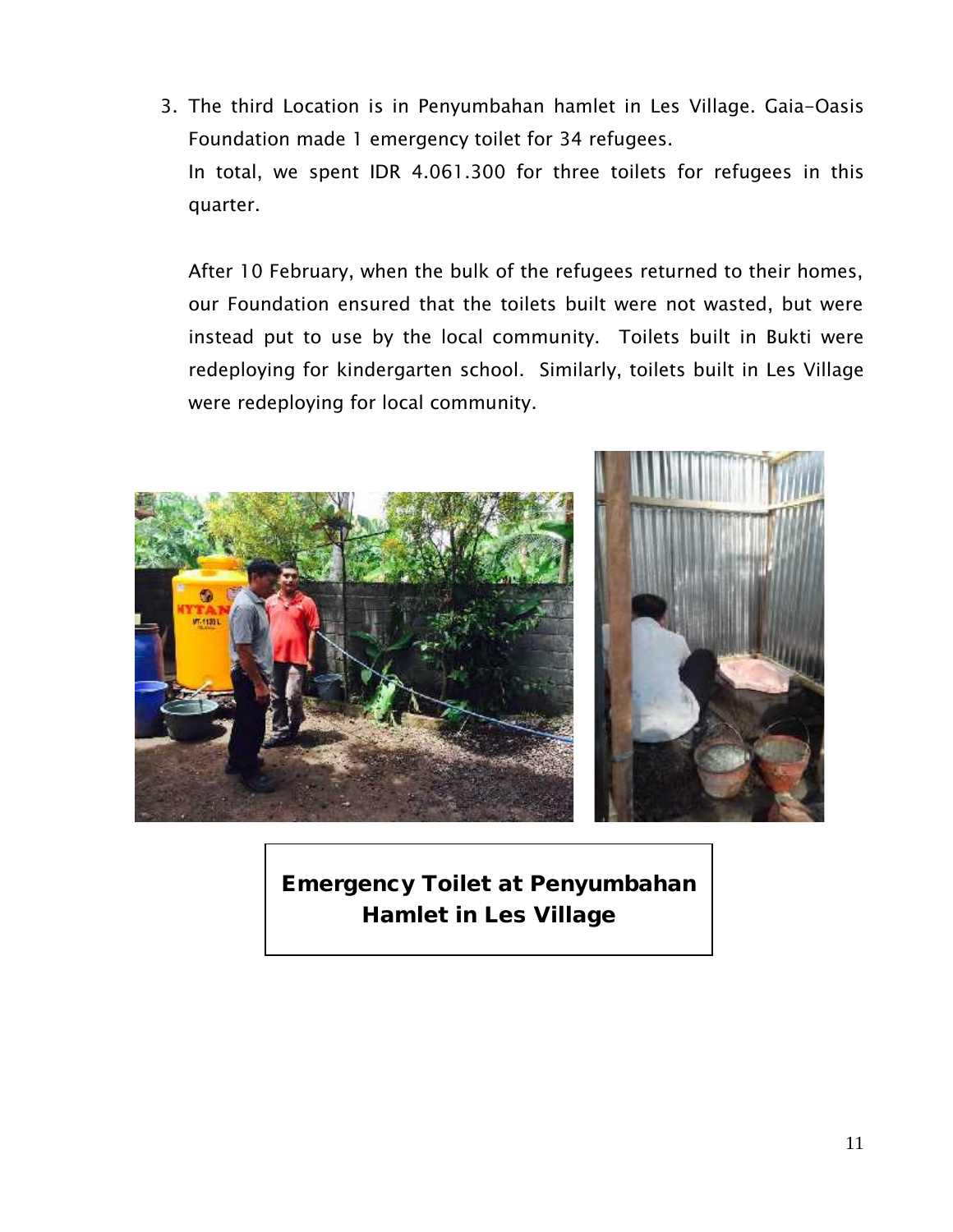## **DONATION AND SUPPORT OF GAIA-OASIS FOUNDATION**

# Fundraising

The Gaia-Oasis Foundation fundraises through direct appeals and through its website:http://www.gaia-oasis.com/gaia-foundation/mount-agung-appeal/

Information is delivered in two languages, English and German. We have 5 donors who donated Rp 9,751,825 for Mount Agung refugees in second quarter. Funds from the donors we allocate for refugees' need in the second and next quarter.

Gaia-Oasis Foundation would like to say thank for everyone as individual or organizations that support our foundation to help refugees of Mount Agung.

Our Work Partners: Social Department Singaraja, Buleleng Regency Head Of Tejakula Village International Red Cross, Buleleng Regency Bumdes Village Waste Organisation, Tejakula